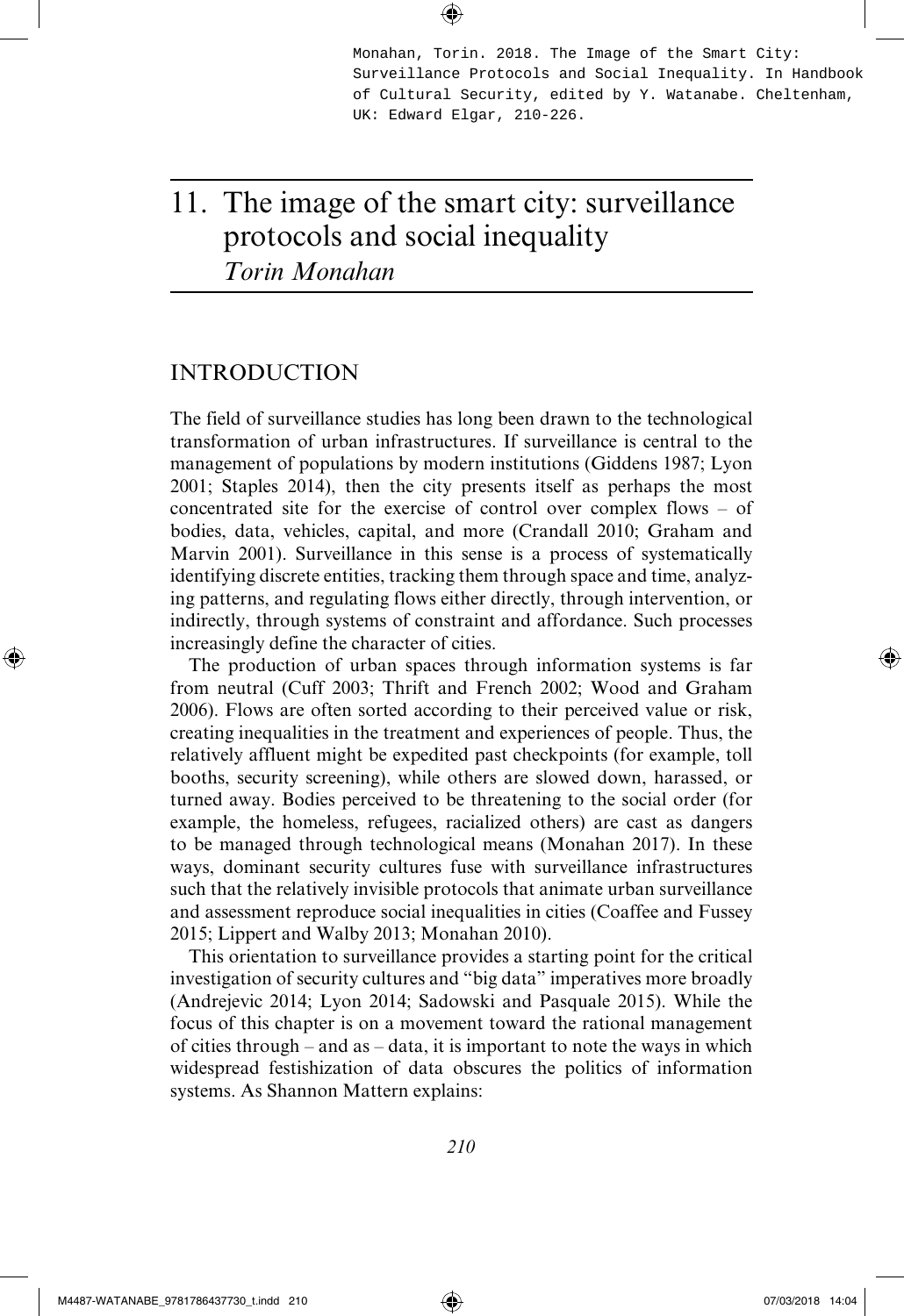The default recourse to data-fication, the presumption that all meaningful flows and activity can be sensed and measured, is taking us toward a future in which the people shaping our cities and their policies rarely have the opportunity to consider the nature of our stickiest urban problems and the kind of questions they raise. (Mattern 2013, p.8)

⊕

This suggests that political effects are generated by the kinds of questions one asks of data, the kinds of protocols put into place to process them, and the invisible exclusion of things that are not as easily translated into data without violence, such as human experience and emotion.

# FRAMING THE SMART CITY

Under the banner of "smart cities," regional governments around the world are embracing distributed sensor networks, video surveillance, and predictive analytics in hopes of solving a wide range of urban problems (Dodgson and Gann 2011; Galdon-Clavell 2013; Greenfield 2013; Shelton et al. 2015). There has been an explosion in investment in smart cities, with significant projected future growth globally: from \$568 billion in 2013 to \$1.4 trillion in 2020 (Razani 2016) and \$3.48 trillion by 2026 (Persistence Market Research 2017). One goal of smart cities is to systematically collect and analyze data on all city flows and services, from traffic patterns to utility usage, in order to improve efficiencies and reduce costs. By plugging cities into big-data streams and employing algorithmic processing to interpret data, city managers aspire to rationalize the many interacting systems that constitute cities, which is seen as a vital practice when infrastructural and spatial constraints preclude expansion. Economic revitalization is an associated goal, whether for cities that have slid into post-industrial decay or for others that are desperately trying to maintain their competitive edge. Well-organized marketing campaigns by technology companies such as IBM and Cisco appeal to city planners in search of silver bullets to nurture creative industries, spark real-estate development, or lure businesses. A final dominant goal of smart-city initiatives relates to crime control and security provision. In the United States (US) context, for instance, police departments in major cities have drawn significantly upon funding from the Department of Homeland Security (DHS) to establish real-time crime centers, wide-area surveillance networks, mesh networks that catalog all proximate WiFi devices, and gunfire detection systems, just to list a few (McQuade 2016; Monahan 2012; Monahan and Mokos 2013).

Rather than view such developments as neutral, it is important to probe their underlying politics and ask what kinds of worlds are being created in the name of efficiency, economic growth, or security. Smart

⊕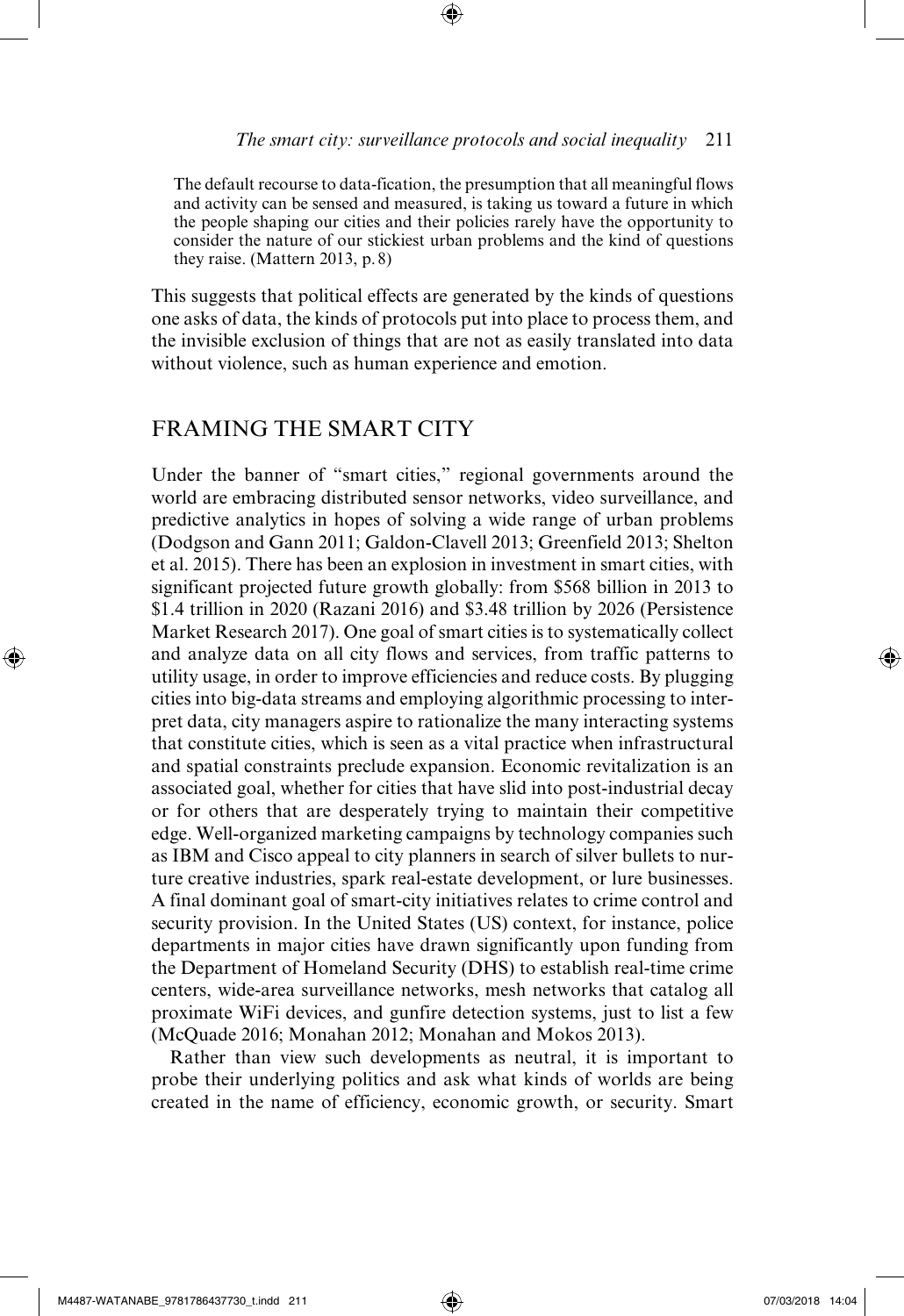cities depend upon widespread, integrated surveillance systems that fuse inseparably with the built world (Klauser 2017; Murakami Wood 2016). Such systems are predicated on inequalities.<sup>1</sup> They sort populations and flows differentially, determining which street traffic has priority, whose thermostats can be load-shifted to reduce demands on the electrical grid, or who lives in a criminal "hot spot" and should therefore be subject to more routine police scrutiny. As these sorting principles are infused in algorithmic code, they normalize and invisibly enforce the value systems of their programmers, typically without any public awareness or debate (Crang and Graham 2007; Kitchin and Dodge 2011; Leese 2014). In this sense, the systems undergirding smart cities are antidemocratic in their design and in many of their effects. Even if social inequalities were not aggravated by such systems, they would still privilege data that lent themselves to capture and optimization, most likely eroding other dimensions long associated with vibrant city life, such as walkable streets, spontaneous exchanges with others, or ambiguous terrain that invites exploration (Lynch 1984).

⊕

There are shared ideological underpinnings to smart city initiatives, even as such efforts vary radically across regions and countries. Notably, these schemes mobilize a neoliberal orientation to governance that positions the public sector as in the service of private companies that need to be enticed to remain or relocate to specific regions or that are critical providers of the technological systems in question. Through their smart-city marketing campaigns, technology companies cultivate a sense of vulnerability and competitiveness on the part of city planners. The threat of being left behind motivates costly investments in technological infrastructures at a time when most cities are struggling to maintain basic services for their residents. Similarly, while there is a sore need for basic public safety resources, as police departments have faced budget cuts along with the rest of the public sector during periods of economic recession, funding for high-tech policing and counterterrorism systems has increased (Hayes 2012). In accepting such funds, localities pass a large part of the available capital to the major technology companies that provide such systems, while the police adopt military-grade systems and counterterrorism tactics for routine policing (Greenwald 2014). In a more distributed way, the growing popularity of "311 apps" for mobile phones encourages individuals to report mundane problems in the city (for example, trash, burnt-out street lamps, illegally parked cars) (Ratti and Townsend 2011), but does not at all address problems of reduced funding for public agencies.<sup>2</sup> Such crowdsourcing, as one manifestation of smart cities, could therefore engender a greater push away from the collective, as people with the requisite resources become disillusioned with public services and seek

⊕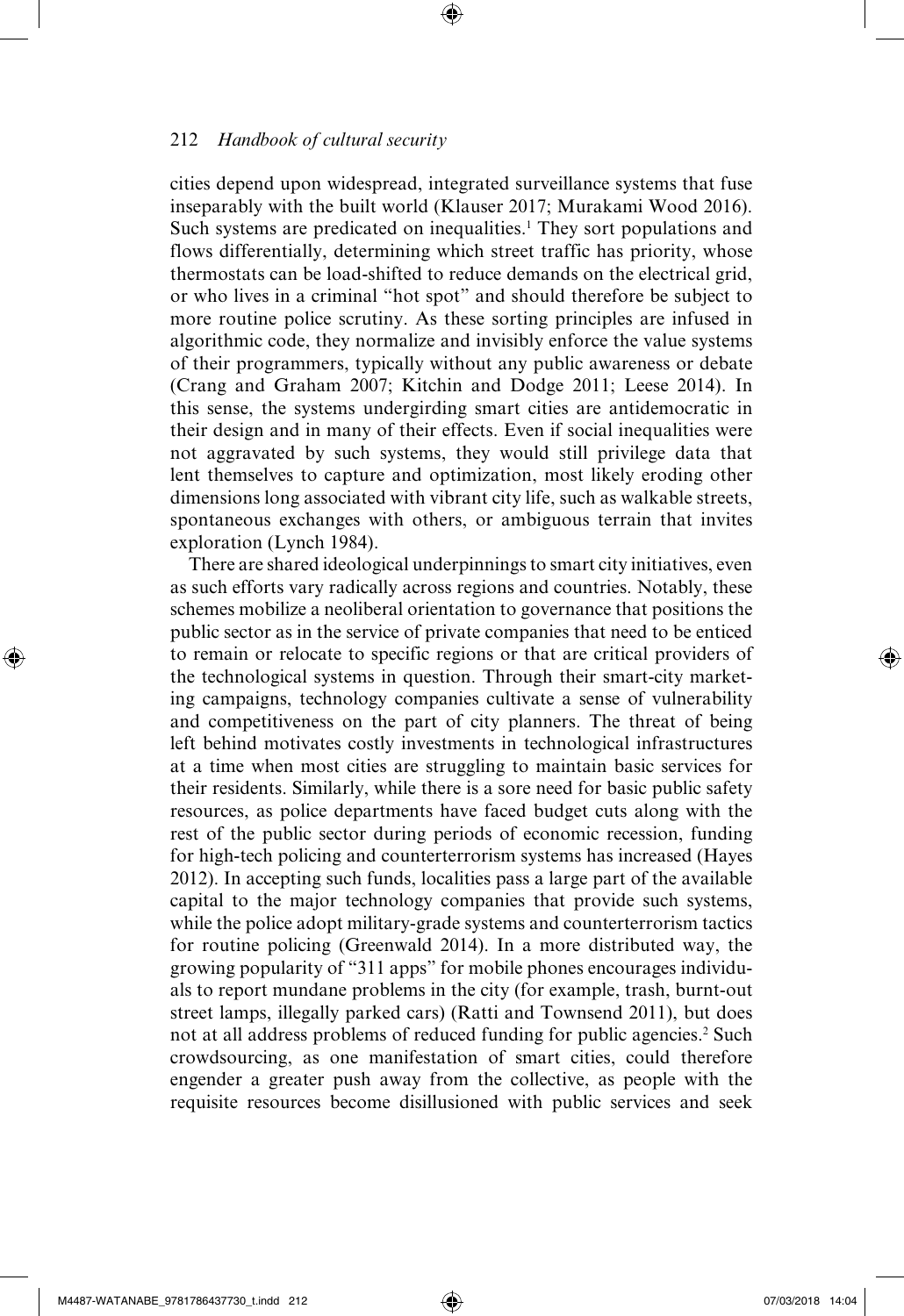out private solutions, such as gated communities. Thus, increased social polarization and spatial segregation remain significant risks associated with smart-city developments.

⊕

While smart-city efforts are generally seen as more progressive in Western Europe, they nonetheless hew to these general neoliberal trends. For instance, Barcelona is celebrated for concentrating its smart-city plans on achieving environmental sustainability. Some of this city's systems are geared toward reducing water consumption, optimizing trash pick-up and recycling services, and installing energyefficient streetlights in partnership with private companies that can use the lighting infrastructure to expand their mobile phone coverage (Scott 2014). Certainly these goals boost the "brand" of the city of Barcelona in ways that are less obviously socially divisive. That said, they still depend on opening up cities as markets for private companies, on one hand, and the generous public funding of those private companies for their various technological "solutions," on the other. These trends unfold under the umbrella of the European Commission's "Horizon 2020" initiative, which is providing up to  $\epsilon$ 232 million for public and private sector partners for smart-city projects (European Commission 2015; Ismail 2016). Thus, public funding is key to the materialization of these developments, while the stipulations on that funding (for example, prioritizing sustainability or security) gives them their unique regional character and shape.

This chapter builds upon these observations to critically explore the potential dark side of smart cities. I draw upon a handful of case studies from US cities participating in IBM's Smarter Cities Challenge, analyze the values encoded in the respective systems, and discuss their likely impacts upon social relations and experiences. My analysis concentrates on the surveillance dimensions of the sensor and network systems upon which smart-city initiatives depend. Whereas in Kevin Lynch's (1960) classic book, *The Image of the City*, he collected mental maps from city residents to use as a resource for crafting design protocols for more livable spaces, the image of the smart city is being dictated almost entirely by technology companies either responding to previously identified problems or selecting problems based upon fit with their preferred high-tech solutions. Through such removed, rationalized plans, hidden technological protocols threaten to further normalize neoliberal arrangements and exacerbate social inequalities. These trends may be most glaring in the US context, but smart-city plans in other countries are certainly not immune to such dangers.

⊕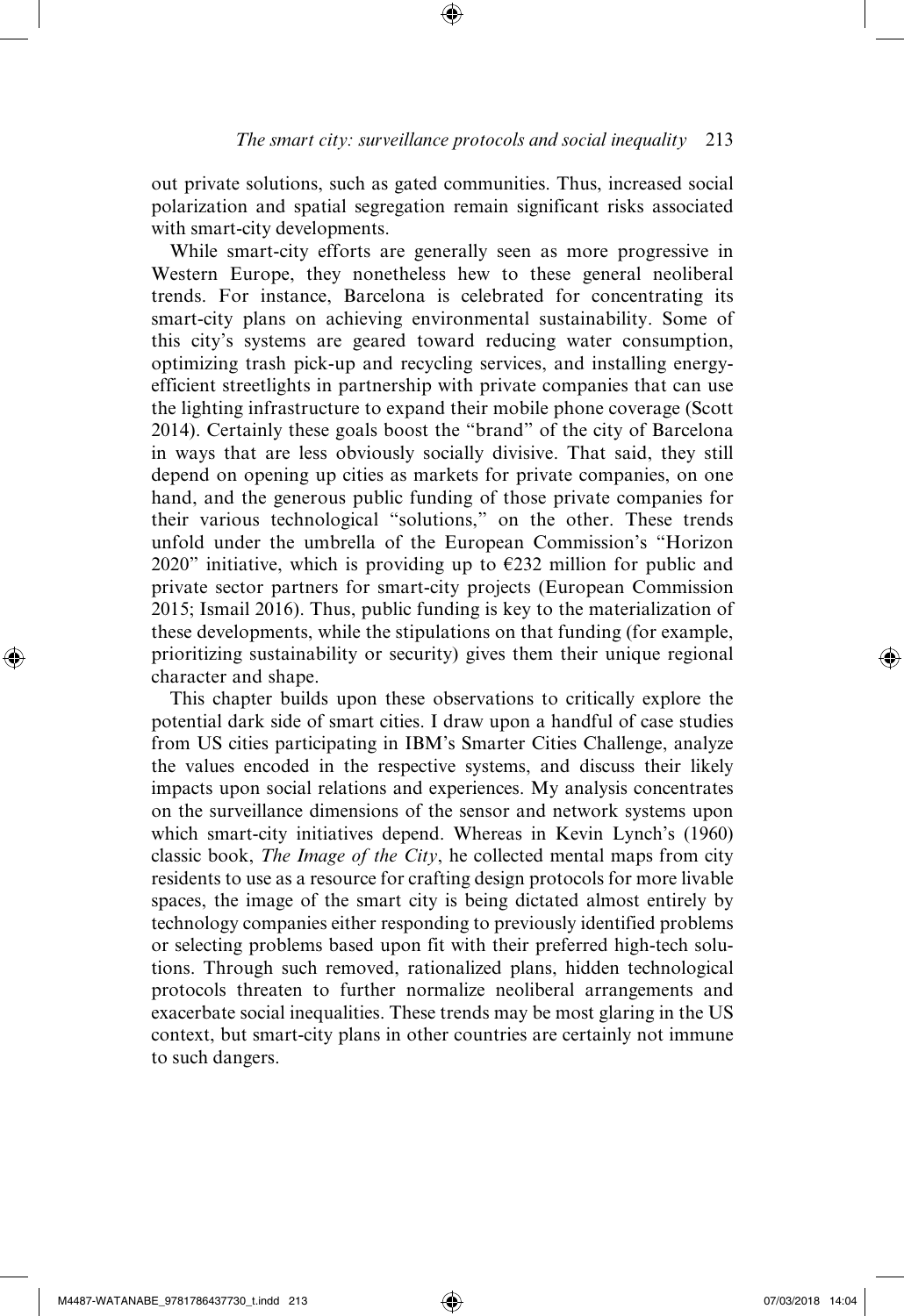## CASE 1: DURHAM, NORTH CAROLINA

As part of IBM's Smarter Cities Challenge, the city of Durham, North Carolina, sought assistance with the complex problem of youth dropping out of school, having difficulty finding jobs, and potentially entering into the criminal justice system. Six IBM employees, none from within the state or with any connections to the region, visited Durham for three weeks to engage in a rapid assessment of the field and propose solutions. While IBM touts its Smarter Cities Challenge program as a massive philanthropic initiative that has given "contributions valued at over \$50 million" (IBM 2014) to cities around the world, this scheme, while allowing for an inflated tax write-off for IBM, does not provide any financial or technological resources to cities; rather, it graces cities with the presence of a team of its employees who invariably recommend costly tech-fix solutions. The team that visited Durham in 2012 did not deviate from this model.

⊕

One of the first things that IBM's Durham report does is reframe the problem in economic terms, with an emphasis on the potential financial drain on cities and regions. The authors claim:

High school dropouts are an economic drain – over their working lives the average high school dropout costs taxpayers more than \$292 000 in lower tax revenues, higher cash and in-kind transfer costs, and imposed incarceration . . . Today, the approximately 4000 disconnected youth in Durham comprise nearly \$1.2 billion in lost economic value for the City. (IBM Smarter Cities Challenge 2012a: 5)

It is further presumed that being "disconnected" will lead youth toward "criminal and other non-productive behaviors" (IBM Smarter Cities Challenge 2012a, p.8) that will burden cities with costs and deter economic development. This is clearly a sales pitch for city leaders, and it also provides them with the appearance of solid data from which they could draw to rationalize their support for IBM's solutions. Still, it is a radically narrow and insensitive framing that effectively negates the experiences of youth and the social costs they and their communities face in grappling with disenfranchisement.<sup>3</sup> After all, as the report notes, Black and Latino populations, which respectively make up 38 percent and 13.5 percent of the city's population, represent the most at-risk groups in Durham.4

At the core of IBM's recommendations is the development and implementation of a "Youth Services Care System" that will track student performance, use predictive analytics to identify those who are at risk and prompt intervention on the part of "case managers" or teachers, and coordinate support networks by allowing a host of organizations to share uniform, standardized data. The report laments the fact that

⊕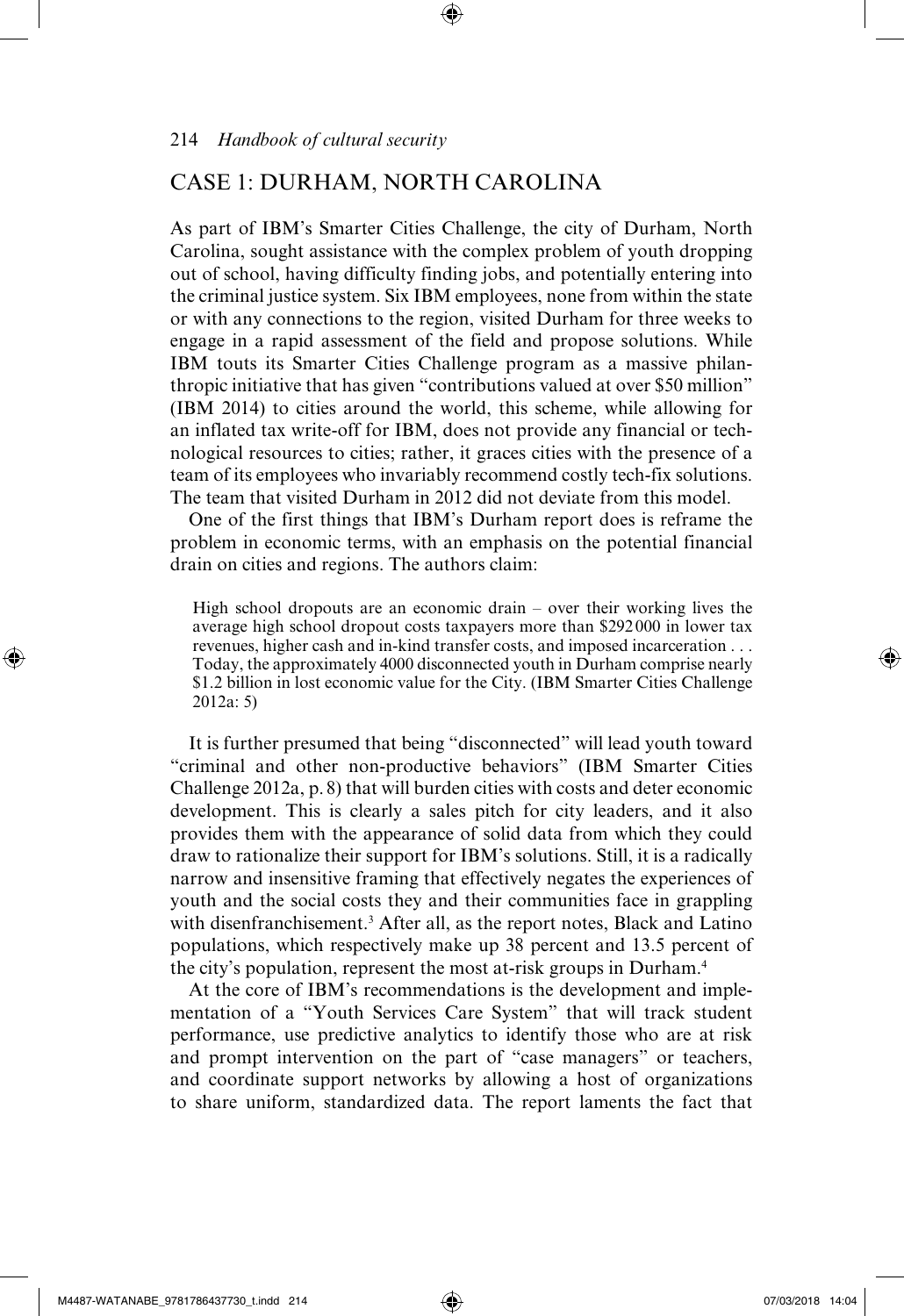#### *The smart city: surveillance protocols and social inequality* 215

⊕

existing organizations – ranging from schools to juvenile justice to civil society groups – do not collect data in a similar way or share it fluidly; instead they are idiosyncratic with their data management and rely on information "silos," which are understood to be atavistic impediments to true progress. Thus, the report contends, heroic leadership is needed to align these disparate organizations behind the common goals of reducing service duplication and supporting youth. Because in IBM's eyes too much inclusion can lead to dysfunction (IBM Smarter Cities Challenge 2012a, p.13), the report advises channeling stakeholder participation through the appointment of "champions" in the community and a chief executive officer (CEO) of a new center to oversee youth connection.

Elided in this short report is attention to the rich ecology of service support and civil society organizations that have emerged over time to meet specific community needs. Complaints about service duplication or information silos are premised on the assumption that there are sufficient existing resources for organizations to assist youth and communities completely, provided these organizations coordinate better through information technology systems of the kind sold by companies like IBM. It is no doubt an attractive narrative for policymakers who do not want to expend political capital advocating for additional funding for service organizations, but coordinating existing resources may be completely inadequate, and perhaps funds devoted to smart systems could be better invested in cash-strapped public sector and non-profit social service organizations that have a proven track record of assisting people in need.

Ultimately, its reductive framing of the problem and inattention to human capital undermines the viability of this report's solutions. First, the Youth Services Care System privileges a vision of technology-initiated individual intervention at the level of the student, as if larger systemic problems (for example, poverty, inadequate transportation, lack of child care, large class sizes) were subordinate, less important factors contributing to youth dropping out of school. Second, who are the people who are supposed to make such a system work in practice? The report suggests that overburdened teachers will take on the additional responsibility of entering early warning indicators for students, currently non-existent case managers will follow up, and tutors will then be available for identified at-risk students. The proposed big-data system will not substitute for these necessary human labor components. Nonetheless, the report is all too willing to criticize teachers who elect not to use social media for basic in-class communication:

One youth stated, "My teacher asked us to write down our homework from the blackboard. We all just stared at it. Why couldn't the teacher just send me my

⊕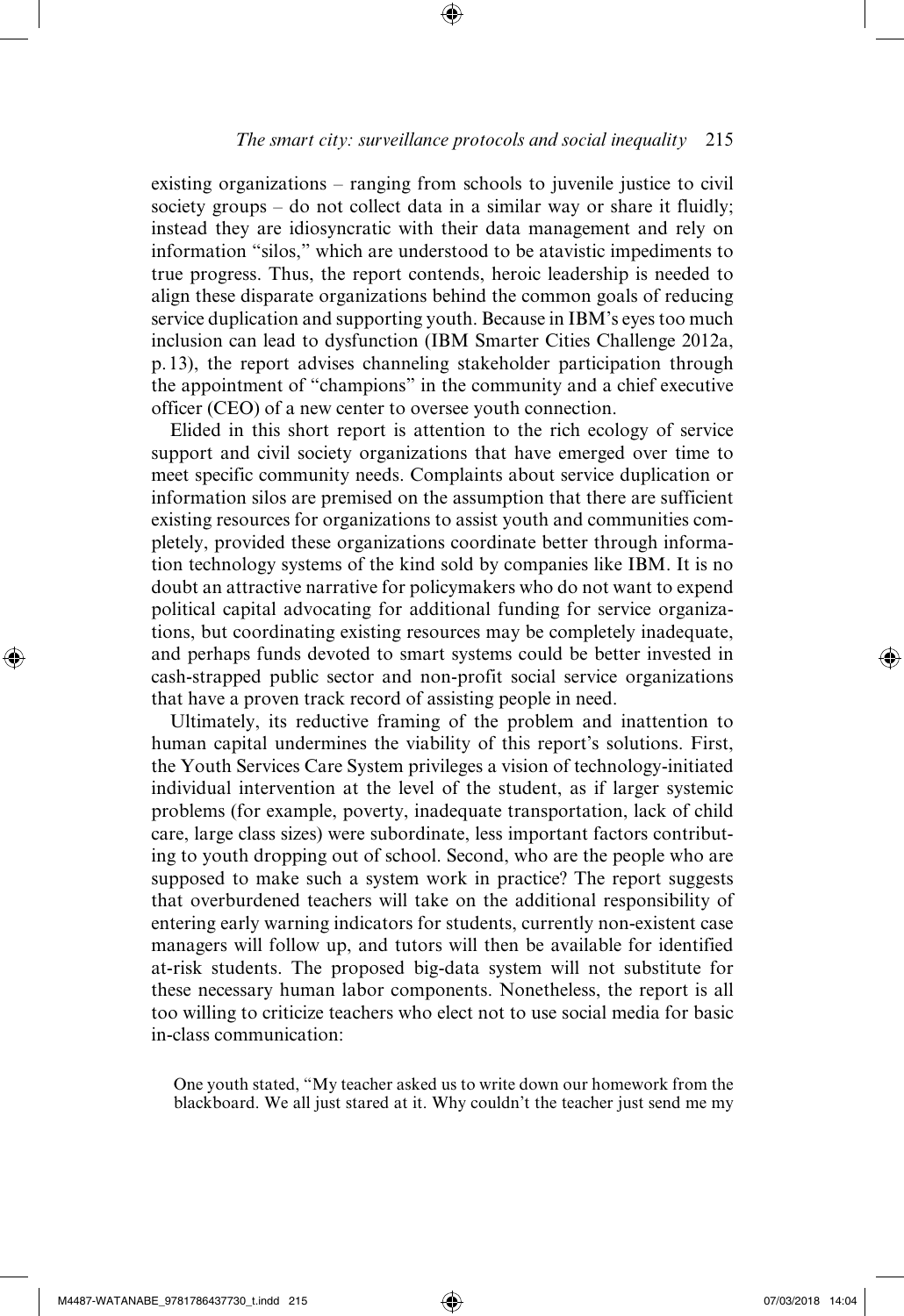homework via Facebook or tweet it to me?" Teachers may not be sufficiently assessed or trained for the challenges and requirements of today. (IBM Smarter Cities Challenge 2012a, p.25)

⊕

In the unsympathetic view of IBM employees, sending homework to students via social media platforms should be something teachers are required to do. Finally, because youth and community services are not only the domain of government, IBM's proposed system would necessitate that civil society groups also purchase data management systems that could communicate with the larger Youth Services Care System. The report suggests that such organizations could "take advantage of IBM's Safety Net, which provides a cloud-based application that allows individual non-profit organizations (NPOs) to store and manage their data" (IBM Smarter Cities Challenge 2012a, p. 25). This application is currently being piloted and is not widely available, but when it is, it would no doubt come with a fee and system migration labor that most NPOs could not shoulder, even if they wanted to.

#### CASE 2: ST LOUIS, MISSOURI

When an IBM team visited St Louis, Missouri, its mandate was to make recommendations to improve public safety. City officials had been struggling to overcome the label of "most dangerous city in America" (IBM Smarter Cities Challenge 2011, p.5), so the IBM Smarter Cities group focused on the need for better coordination among various actors in the criminal justice system, including police, courts, circuit attorneys, and probation and parole officers. Specifically, the authors of this report criticized the absence of standardized and shared data about individual offenders as they move through the criminal justice system, inadequate performance metrics and accountability structures, and non-integrated systems that lead to redundancy and information silos.

As with other Smarter Cities reports, the primary recommendations are for greater centralization, informatization, and privatization. It advocates for centralization through a CEO model of governance with the Mayor acting as the leader who needs greater authority to maintain accountability. Without providing any evidence, the authors claim: "Accountability can only exist when the citizens of St. Louis feel that one individual is responsible for the overall public safety strategy in the city . . . that responsibility should rest with the Mayor's Office" (IBM Smarter Cities Challenge 2011, p. 11). It is probably not coincidental that the Mayor agreed to the IBM "Challenge" and invited the team to assess the city's

⊕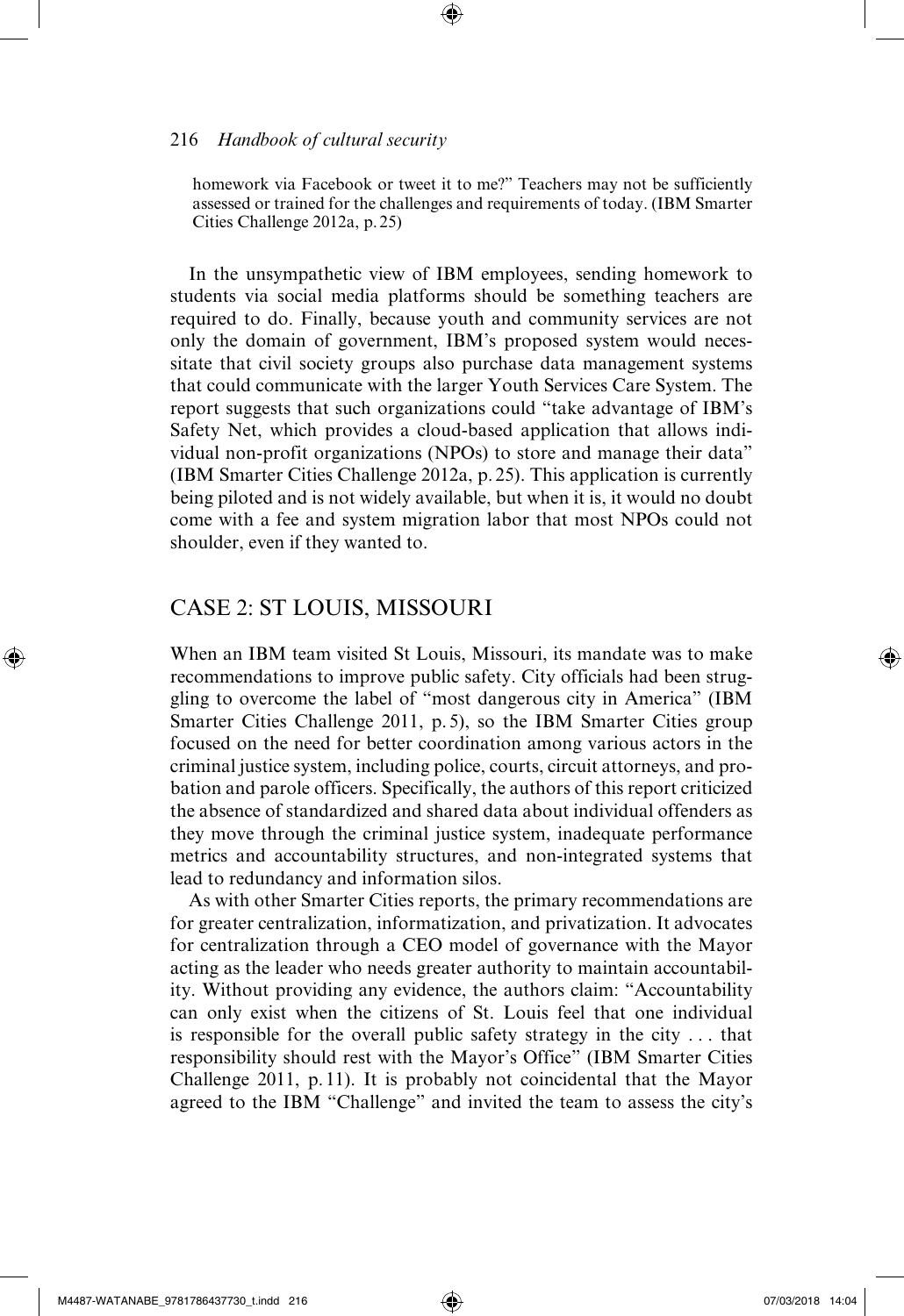public safety organizations and practices; it is potentially politically valuable for the Mayor to then reference a supposedly independent report that recommends he be granted greater authority. Still, this message is in keeping with IBM's Smarter Cities recommendations more generally, where in other documents they have advised mayors to "Think like a CEO" and eschew citizen forums that might expose one to people who care too deeply about the issues being discussed (IBM 2013, p.3).

⊕

Informatization comes in the form of recommendations for an array of systems to track "top priority offenders" who might be more prone to recidivism, video arraignments and electronic monitoring of parolees to save time and resources, cloud computing platforms and dashboard interfaces to assist with intelligence-led policing, police patrol metrics and performance-based appraisal systems, and smart closed-circuit television (CCTV) systems that can ostensibly identify suspects automatically, flag crimes in progress, and store feeds for later pattern assessment. The report argues that such systems are necessary to connect information silos, make intelligent decisions, and enforce accountability, otherwise poor communication will lead to the inadvertent release of high-risk offenders who will make communities more dangerous (IBM Smarter Cities Challenge 2011, p.12). Because the cost of such systems might be prohibitive, the IBM team implies that the systems will have a "force multiplier" effect of automating tasks and performing them better so that cities can cut personnel without sacrificing safety (IBM Smarter Cities Challenge 2011, p. 27).<sup>5</sup>

Privatization, especially in the form of public–private partnerships, is offered as a way to implement the many costly systems in question. The report recommends a modality of what critics would call "poverty capitalism," whereby electronic monitoring systems for parolees are outsourced to private companies that then charge those individuals for the service (Monahan 2017). According to some recent estimates, parolees can expect monthly charges of \$35 to \$100 and can face bill collection agencies, additional fees, and jail time if they fail to pay on time (Edsall 2014). Other than the purchase of new technological systems from the private sector, the report advises that where possible private companies should be contracted to manage data storage and processing, which it asserts "would greatly improve the city's efficiency and reduce the costs of many city government practices" (IBM Smarter Cities Challenge 2011, p.38). Finally, the report recommends that the city "aggressively pursue federal grants to help fund new initiatives" (ibid., p.25). Because some of the grants in question might require an academic research partner, the city is told to establish or leverage connections with criminologists at the University of Missouri, St Louis, who could then help the city qualify for "numerous federal grants" (ibid., p.37). In typical neoliberal fashion,

⊕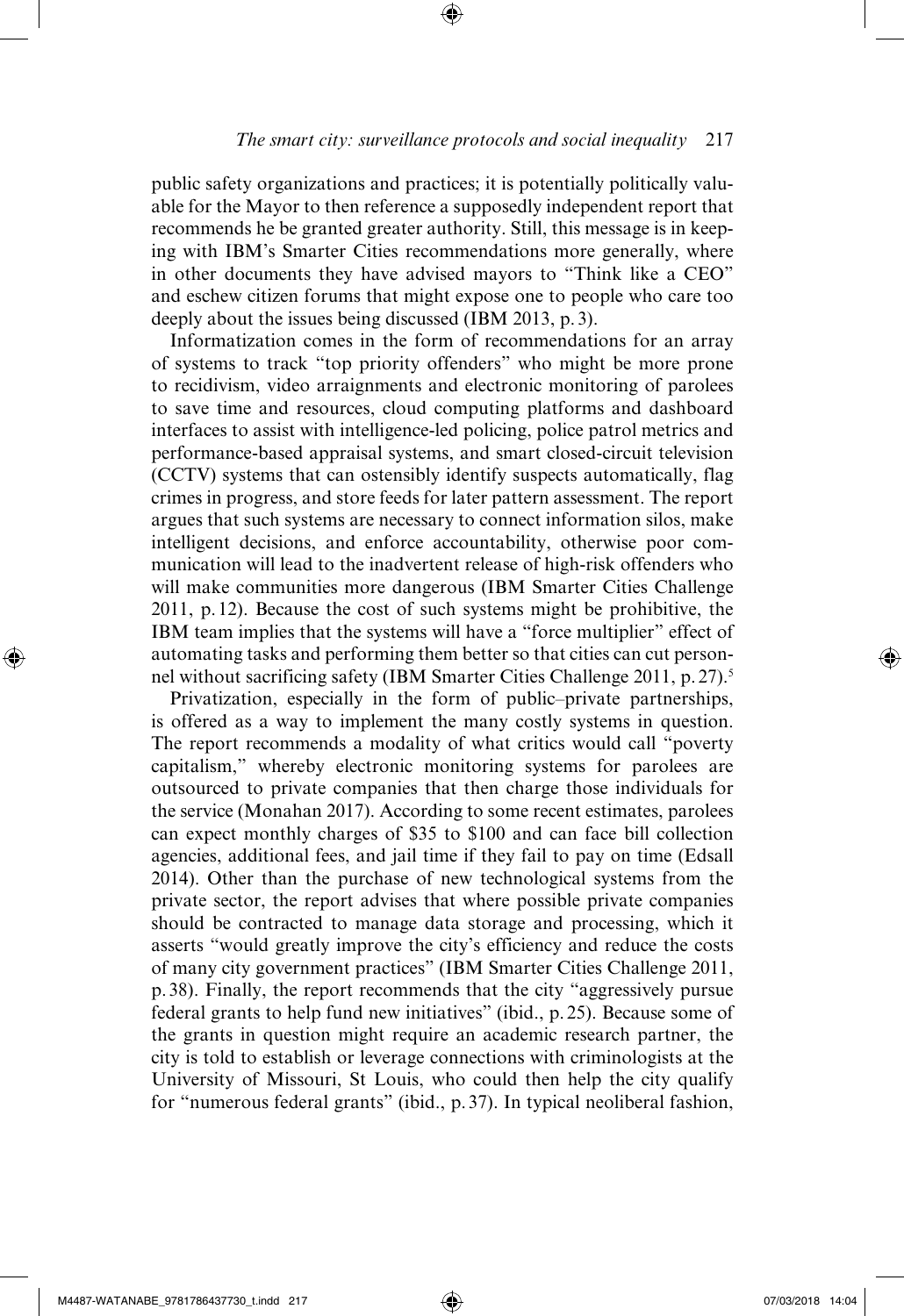if federal grants were obtained, one could imagine that private sector partners, such as IBM, would be more than willing to accept contracts to implement the systems in question.

⊕

Given the tense relationship of a predominately white police force with minority neighborhoods in St Louis, IBM's recommended solutions are unlikely to correct any problems of police abuse and community mistrust. The City of Ferguson, which is in the St Louis metro region, witnessed a major uprising by the public in 2014 to protest the fatal shooting of an unarmed black teenager, Michael Brown, by white officer Darren Wilson (Associated Press 2014). The police department's heavy-handed militarized response to the community's protest then led to the state Governor putting the Highway Patrol in charge of public safety and the US Justice Department investigating police conduct (Associated Press 2014; Berman 2014). The IBM report's emphasis on identifying "top-priority offenders" is unlikely to resolve any of these larger social and cultural problems, and it could exacerbate them. The report says community trust is vital for solving crimes, but then the authors flail as they propose harnessing social media to improve community trust in the police somehow (IBM Smarter Cities Challenge 2011, p. 31).

One could envision an entirely different set of analytic tools that might render abuse visible and assist with holding police accountable. Cities could establish racism and civil rights violation indicators by police department. Perhaps community members and city leaders should have access to "use of force dashboards" that illustrate patterns of abuse by officers. Metrics of the most militarized police forces could also be established and data circulated, fostering public debate about such things. If trust is important for public safety improvements to succeed, cities could try to utilize technology in truly innovative ways to further this goal.

## CASE 3: PITTSBURGH, PENNSYLVANIA

The city of Pittsburgh, Pennsylvania, constrained its IBM Smarter Cities consultants by asking them to assist with technical aspects of an already formulated plan to increase multi-modal transportation in the city. Pittsburgh's vision is to reduce traffic congestion and create more vibrant, pedestrian-friendly cityscapes to lure tourists, businesses, and residents to the city center. In the IBM team's interpretation of this city plan, informatized transportation and parking systems will "empower citizens and visitors to contribute to the vibrancy of the economy" (IBM Smarter Cities Challenge 2012b, p.3). As with other Smarter Cities reports, the underlying assumption is that cuts to city services are inevitable, but that

⊕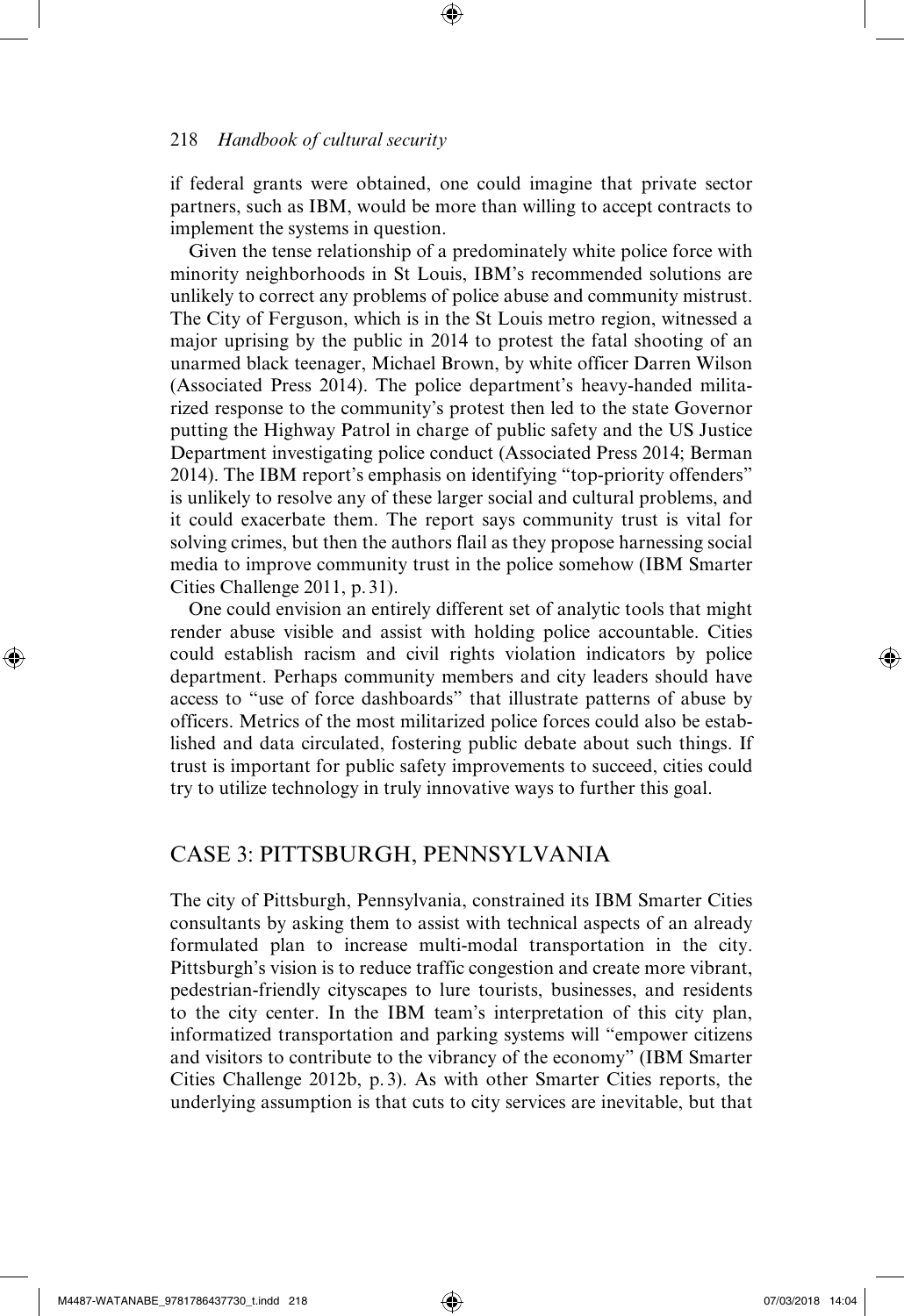#### *The smart city: surveillance protocols and social inequality* 219

⊕

information systems and data analytics can compensate for such cuts and somehow help cities achieve their social and financial goals in spite of them. The authors mention that while an impressive 52 percent of city commuters take public transportation, the city nonetheless cut such services by 15 percent in 2011 (ibid., p. 3). Therefore, "the threat of more transit service reductions requires the City to identify innovative ways of optimizing its current systems" (ibid., p.3). The report argues, in other words, that in hard times cities should channel scarce resources to private technology companies, because those investments will eventually pay off in ways that investing in public services will not.

Based on impressive examples of integrated, multi-modal transportation systems in other countries, a key factor in achieving success seems to be decentering the automobile (Woldeamanuel 2016). When built infrastructure, government policies, and cultural norms prioritize public transportation, biking, and walking, then people tend to choose those options over commuting in single-occupancy vehicles (Engwicht 1993). Moreover, without infrastructural support and costly subsidies for cars (for example, parking lots and roadways), disincentives for automobility can quickly outweigh the incentives, to the increased health of individuals and livability of cities (Cervero 1997; Engwicht 1993). Thus, it is surprising that the IBM team quickly dismisses possibilities for decentering automobility. Instead they advocate for things such as a costly "traffic management center," embedding sensors in all public and private parking spots so that car commuters can receive real-time information about where to park, and even transforming high-occupancy vehicle lanes (that is, car pool lanes) to "pay-to-play" lanes that can be accessed by drivers of single-occupancy vehicles for a fee (IBM Smarter Cities Challenge 2012b). These suggestions, if taken, would probably impede multi-modality in Pittsburgh because they would make car commuting even easier. Cities such as London have successfully implemented informatized congestion management systems to reduce the number of vehicles in the city each day, and charge fees for people who fail to comply (Leape 2006), but even as a non-binding "recommendation" this was viewed as non-viable by the IBM team, probably because it could be construed as being anti-car (IBM Smarter Cities Challenge 2012b, p.14).

The few recommendations that the report makes for alternative modes of transport all hinge on information systems. For instance, the authors recommend high-tech bus stops with real-time information about bus arrivals, smart cards for paying bus fares, and bike-renting systems that manage payment details and track inventory. These could all be desirable improvements, but it is important to note that, rather than altering transportation infrastructure or changing existing resources in any substantial

⊕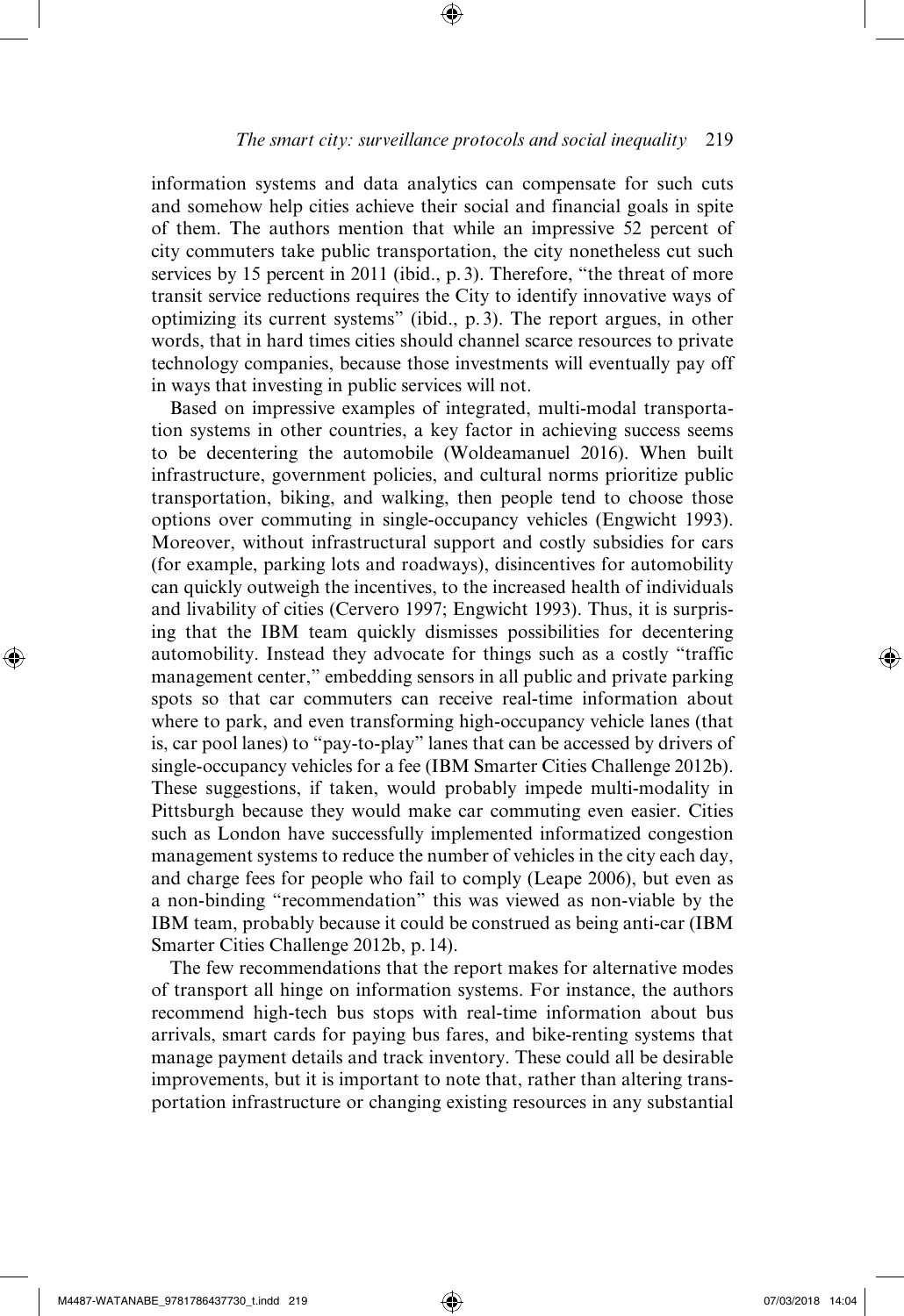way, IBM's goal is to generate and manage data. The report opines: "Data and data-driven analysis hold the power to transform the transportation landscape of Pittsburgh" (IBM Smarter Cities Challenge 2012b, p. 36). The authors even recommend investing in sophisticated modeling systems to predict changes in commuting patterns and transportation flows over time. For these few examples, though, it is not difficult to imagine other or complementary recommendations that emphasize materiality and resources over information systems and data. For instance, real-time information on buses could be augmented by an increase in available buses or routes; smart cards would not be necessary if the City of Pittsburgh, along with its local universities and businesses, subsidized public transportation entirely, making on-bus payments unnecessary and thereby speeding up service;<sup>6</sup> and if support of bicycling instead of car-driving is a goal, then installing safe, dedicated bike lanes buffered from the streets would likely motivate more people to bike than any bike rental scheme would.

⊕

It is not surprising that IBM, as a technology company, would recommend solutions that emphasize technology as the catalyst for city transformation. But because neither city infrastructure nor technological systems are value-neutral (Winner 1986), it is vital to question the underlying logic of these recommendations prior to their adoption or implementation. The discourse of these reports alone provides insight into the ideological underpinnings of the solutions in question. For instance, although there is almost nothing recognizable as scientific with the research the authors conducted for this report, they perform in a scientific discursive register to deflect in advance any criticisms of their self-interest or partial perspectives. Thus, they claim to have conducted "systematic research" and collected "facts" in order to arrive at recommendations that were "validated" against the findings of other "IBM global specialists" (IBM Smarter Cities Challenge 2012b, p. 5). Although City leaders may choose not to take IBM's recommendations, the claims of scientific research imply that the team's findings are impartial, accurate, and unassailable.

The grand narrative of this report invokes a sense of manifest destiny and evolutionary inevitability. The authors name a number of heroic actors (for example, "passionate citizens," "committed leaders," and "socially responsible corporations") who must be "empowered" by technology to overcome a series of daunting physical challenges introduced by nature (for example, "hills and slopes," "rivers," "weather conditions") because that is their right and their duty. If these actors fail to escort Pittsburgh into a new urban "renaissance," it will be because the city perishes in an evolutionary competition with other cities, because it neglects to reach its own potential to become a "mature" city that has harnessed fully the power of big data (IBM Smarter Cities Challenge 2012b). While

⊕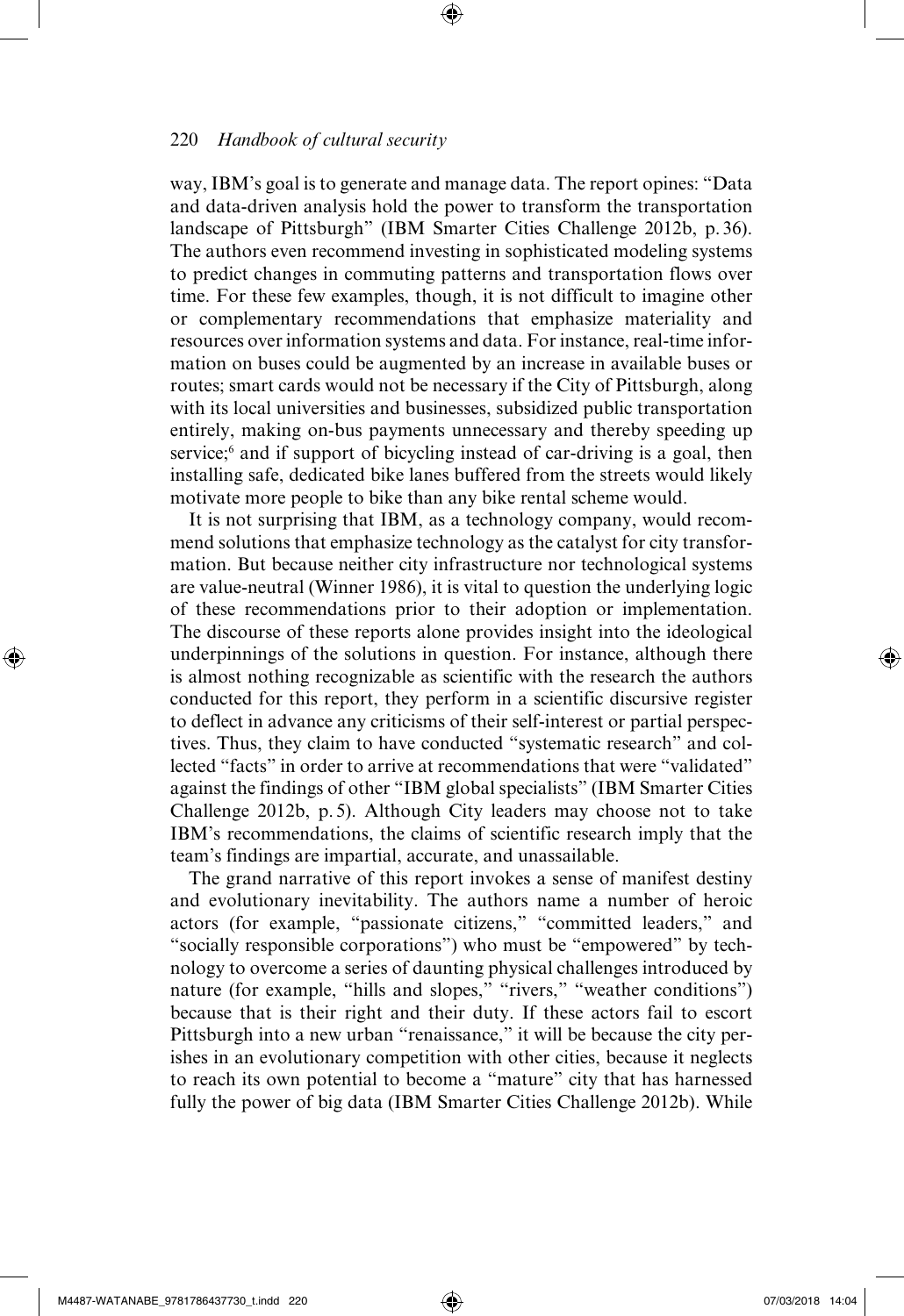⊕

many people might agree with the need for robust multi-modal transportation systems in cities, this report's narrative simultaneously conjures myths of duty and inevitability while denying the constructed nature of these visions. After all, many of the problems cities face today are due to previous historical efforts to actualize industrial visions of the future; ones predicated on automobility, highways, and suburbs (Karvonen 2011; Lewis 1997). It should give one pause that these earlier visions were cultivated and funded by automobile industries, through advertising and impressive displays such as General Motors Corporation's "Futurama" exhibit and ride at the 1939 New York World's Fair (Marchand 1992). The new visions of smart cities are being shaped by technology industries that aspire to gain from lucrative contracts for their products and services. As cities jump on the "smart city" bandwagon, they may be repeating this pattern of following industry's self-interested vision, while offloading any social or environmental externalities to the public.

# **CONCLUSION**

⊕

The way city needs are framed is undeniably consequential. In a sense, reports such as those produced by IBM highlight a range of insecurities while constraining how they might be addressed. The insecurities could be those of crime, deindustrialization, traffic, or unemployment, just to name a few, but data-driven solutions are presented as the universal response, regardless of the context. Even if cities do not adopt the approaches suggested by technology companies, the exercise of participating in such Smart City Challenges reinforces the dominant mythology of "big data" as the answer to problems that were previously viewed as intractable because of their complexity.

While the high-tech solutions of companies such as IBM may seem innovative, in actuality they are incredibly conservative. One unifying thread across smart-city discourses is that of system optimization: a promise of rationalizing city functions to be able to do more with less. Regardless of whether the systems in question achieve these goals, the very framing precludes revolutionary rethinking of city functions.7 Instead, as the IBM reports make clear, the systems aspire to build upon existing logics, even if dysfunctional (for example, automobility, antagonistic policing). Discourses of technological neutrality – or of big data as a mystical crystal ball telling planners what to  $do$  – mask the politics of discursive framing, technological affordances, and built space.

Along the way, surveillance devices and functions are hard-wired into the city. Surveillance becomes the logic of the smart city. Some of the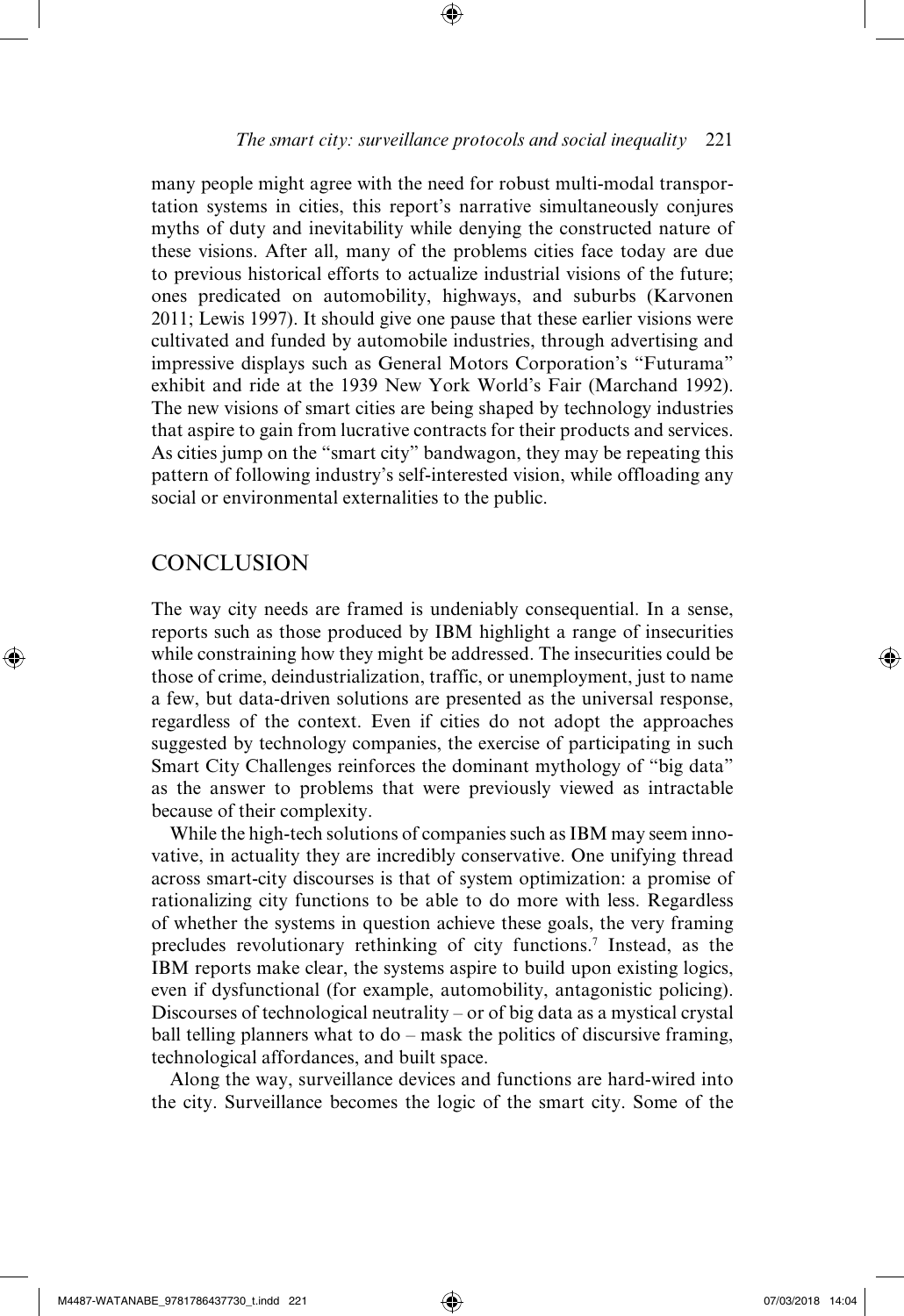control ramifications will be hard, such as the aggressive over-policing of minority neighborhoods, but many will be of a softer, more insidious nature. The importance of bodies or flows is increasingly determined by the amount, granularity, and value of data produced. This can be seen, for instance, with the proliferation of sensors to collect unique mobile phone data and map the movements of people – as potential consumers or criminals – through spaces and over time (Monahan 2016). It might also be detected in efforts to informatize public and private transportation systems, not only to optimize but also to invisibly prioritize the mobilities of the affluent (for example, cars over pedestrians), while amassing individualized data for future, unanticipated uses (Kitchin 2014; Monahan 2007; Packer 2006).8 Just as online environments profile and track users in sometimes eerie ways, so too might the smart city develop ambient, seemingly omniscient awareness of the individuals moving within its ecosystems. Will such information systems support the spontaneity, unplanned exchanges, and sociality that characterize the most livable cities? Could they even begin to do so when control is their protocol?

# ACKNOWLEDGMENT

The author thanks the Center for Urban and Regional Studies (CURS) at the University of North Carolina at Chapel Hill for providing generous support through its scholar-in-residence program. Any opinions, findings, or conclusions are those of the author and do not necessarily reflect the views of CURS.

#### **NOTES**

⊕

1. In addition to academic researchers, civil society groups have been tracking smart-city initiatives and flagging their troubling implications. For instance, Privacy International draws attention, through blog reprints of news stories, to the ways in which India's "100 smart cities project" could lead to new forms of social apartheid by evicting the poor from their land and establishing high-tech fortified enclaves with ample access to clean water and other resources for the wealthy, while excluding the poor (Privacy International 2015; Ravindran 2015). In the US and other Western contexts, civil society groups have noted how smart electric meters, roads, and devices double as surveillance devices with high levels of granularity, posing significant challenges for privacy laws, which tend to lag behind (Privacy International n.d.; see also Hess and Coley 2012). Even current smart public trashcans, telephones, and ad displays have been documented to surreptitiously grab people's mobile phone data and track them for the benefit of private companies (Monahan 2016). Thus, these privacy and social-sorting threats are of great concern to groups such as the American Civil Liberties Union too (Stanley 2015).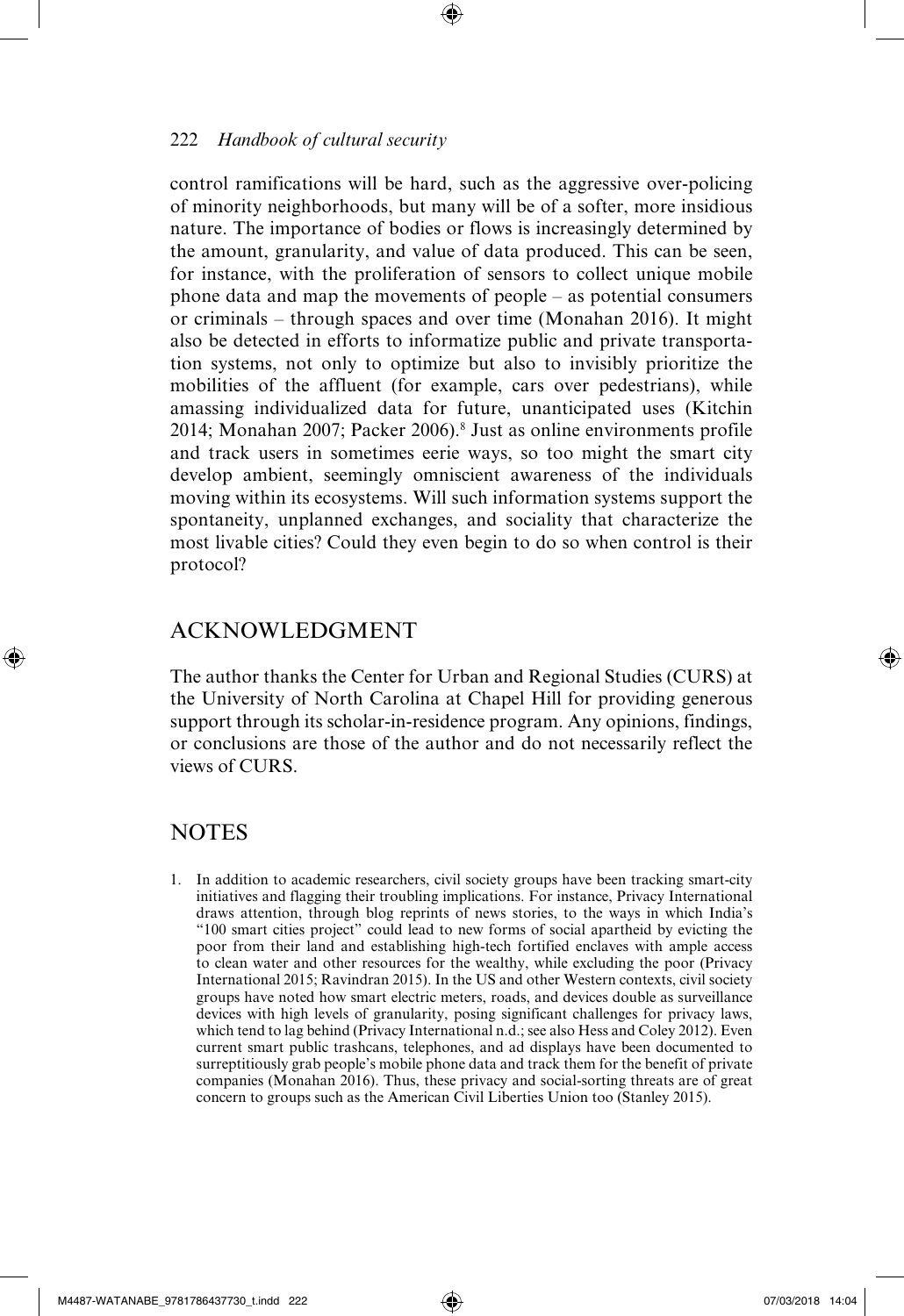#### *The smart city: surveillance protocols and social inequality* 223

- 2. As the *LA Weekly* reported about Los Angeles's 311 app: "You can now get the city to ignore your request . . . from the convenience of your smartphone" (Romero 2013).
- 3. The methodology employed by IBM's team is also suspect. The authors claim to have interviewed "approximately 60 youth, from a wide spectrum of Durham's youth population" (IBM Smarter Cities Challenge 2012a, p. 22). However, perhaps with the exception of two youth encountered during a "police ride-along," the authors did not interview any school dropouts to inquire about the circumstances surrounding their decisions. Nor, apparently, did the authors consult any academic studies of challenges facing students in the Durham school system or their communities. Without having a contextually situated understanding of the reasons for students dropping out of school or being unable to find employment, the proposed solution simply brackets those factors to concentrate on IBM's preferred individualized model.
- 4. The report notes that "more than 9000 members of Durham's African-American labor force . . . are out of a job" (IBM Smarter Cities Challenge 2012a, p. 22). It bears mentioning that although IBM does have a facility in the Research Triangle Park area in Durham County, the company has cut up to 105000 jobs in the US over the past decade, so that "Fewer than one-fourth of people it employs worldwide now are in the US" (IBM Smarter Cities Challenge 2012a, p.10).
- 5. In the final pages of this report, the team mentions briefly that a longer-range vision would entail increasing funding to education and mental health institutions, which would eventually contribute to reduced crime. This could then save the city money. These progressive recommendations are in tension with the tone and analytic simplicity of the rest of the report, perhaps indicating disagreement among some of the IBM team members.
- 6. For example, this is currently the case with Chapel Hill Transit in North Carolina. It should be acknowledged, however, that bus routes – along with days and times of operation – are geared toward university students and employees, not the community as a whole, so there is room for improvement.
- 7. I am indebted to Aron Sandell for this insight about the conservative tendency of smart city designs.
- 8. See Karen Levy's (2015) impressive ethnographic research on truck drivers' negotiation of new performance monitoring systems as well, which is research that calls attention to some of the workplace surveillance dimensions of these transformations.

#### **REFERENCES**

⊕

- Andrejevic, Mark. 2014. Surveillance in the Big Data Era. In *Emerging Pervasive Information and Communication Technologies (PICT)*, edited by K.D. Pimple. New York: Springer, pp.55–69.
- Associated Press. 2014. Justice Department Announces Ferguson Police Probe. *Salon. com*, September 4. Available from http://www.salon.com/2014/09/04/justice\_department\_ announces\_ferguson\_police\_probe/ (accessed December 17, 2016).
- Berman, Mark. 2014. Missouri Highway Patrol to Take Over Security in Ferguson. *Washington Post*, August 14. Available from https://http://www.washingtonpost.com/ news/post-nation/wp/2014/08/14/missouri-highway-patrol-to-take-over-security-in-fergus on/?utm\_term=.d9fec8b33024 (accessed December 17, 2016).
- Cervero, Robert. 1997. Paradigm Shift: From Automobility to Accessibility Planning. *Urban Futures* 22: 9–20.
- Coaffee, Jon and Pete Fussey. 2015. Constructing Resilience through Security and Surveillance: The Politics, Practices and Tensions of Security-Driven Resilience. *Security Dialogue* 46(1): 86–105.
- Crandall, Jordan. 2010. The Geospatialization of Calculative Operations: Tracking, Sensing and Megacities. *Theory, Culture and Society* 27(6): 68–90.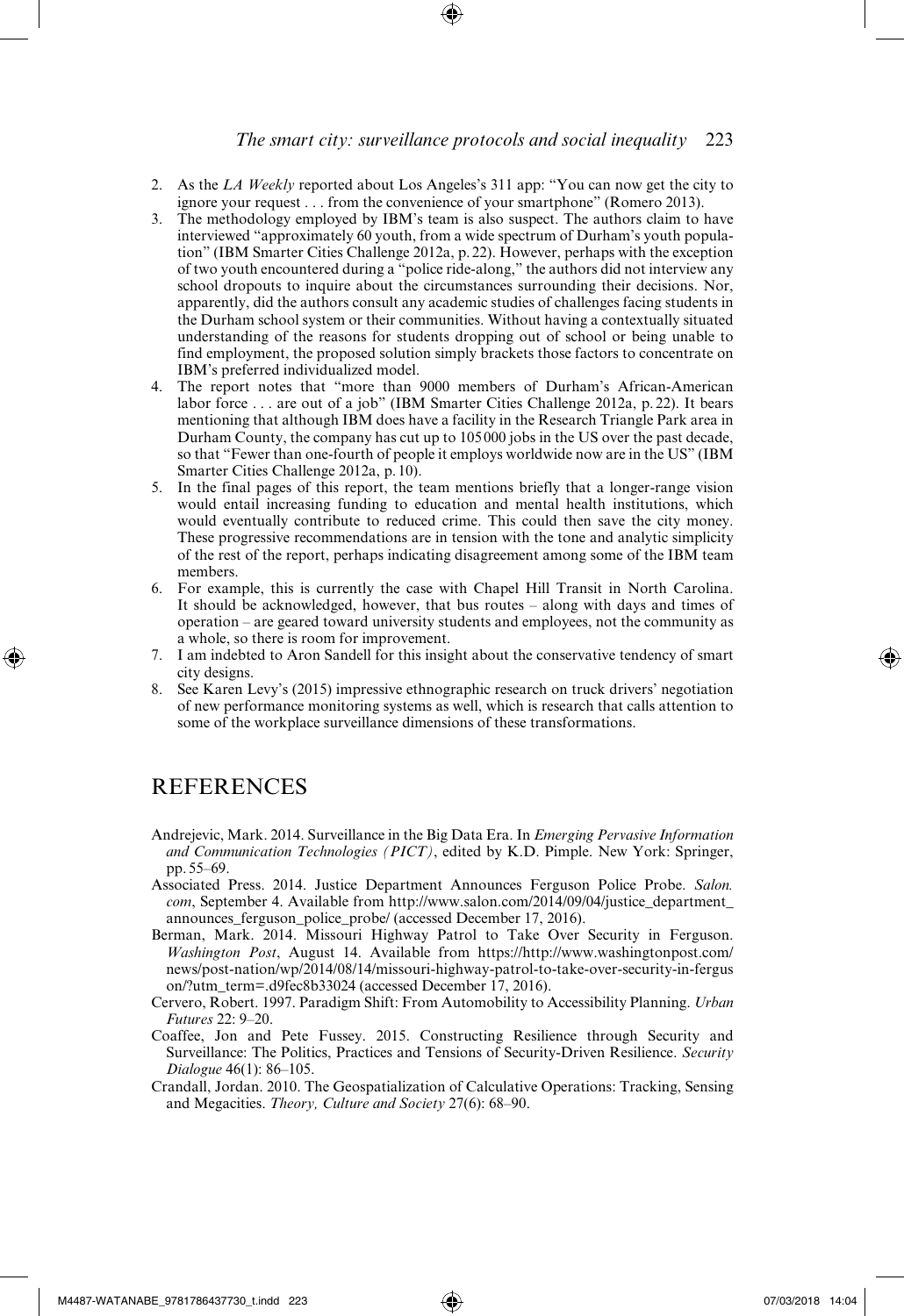- Crang, Mike and Stephen Graham. 2007. Sentient Cities: Ambient Intelligence and the Politics of Urban Space. *Information, Communication and Society* 10(6): 789–817.
- Cuff, Dana. 2003. Immanent Domain: Pervasive Computing and the Public Realm. *Journal of Architectural Education* 57(1): 43–49.
- Dodgson, Mark and David Gann. 2011. Technological Innovation and Complex Systems in Cities. *Journal of Urban Technology* 18(3): 101–113.
- Edsall, Thomas B. 2014. The Expanding World of Poverty Capitalism. *New York Times*, August 26. Available from http://www.nytimes.com/2014/08/27/opinion/thomas-edsallthe-expanding-world-of-poverty-capitalism.html (accessed March 29, 2016).
- Engwicht, David. 1993. *Reclaiming Our Cities and Towns: Better Living with Less Traffic*. Philadelphia, PA: New Society Publishing.
- European Commission. 2015. Horizon 2020: New Work Programme Supports Europe's Growth, Jobs and Competitiveness. *European Commission*, October 13. Available from http://europa.eu/rapid/press-release\_MEMO-15-5832\_en.htm (accessed May 8, 2017).
- Galdon-Clavell, Gemma. 2013. (Not so) Smart Cities?: The Drivers, Impact and Risks of Surveillance-Enabled Smart Environments. *Science and Public Policy* 40(6): 717–723.
- Giddens, Anthony. 1987. *The Nation-State and Violence: Volume 2 of A Contemporary Critique of Historical Materialism*. Berkeley, CA: University of California Press.
- Graham, Stephen and Simon Marvin. 2001. *Splintering Urbanism: Networked Infrastructures, Technological Mobilities and the Urban Condition*. New York: Routledge.
- Greenfield, Adam. 2013. *Against the Smart City*. New York: Do Projects.
- Greenwald, Glenn. 2014. The Militarization of US Police: Finally Dragged Into the Light by the Horrors of Ferguson. *Intercept*, August 14. Available from https://theinter cept.com/2014/08/14/militarization-u-s-police-dragged-light-horrors-ferguson/ (accessed December 18, 2016).
- Hayes, Ben. 2012. The Surveillance-Industrial Complex. In *Routledge Handbook of Surveillance Studies*, edited by K. Ball, K.D. Haggerty and D. Lyon. London: Routledge, 167–175.
- Hess, David J. and Jonathan S. Coley. 2012. Wireless Smart Meters and Public Acceptance: The Environment, Limited Choices, and Precautionary Politics. *Public Understanding of Science* 23(6): 688–702. Available from http://www.ncbi.nlm.nih.gov/pubmed/23825266.
- IBM. 2013. *How to Reinvent a City: Mayors' Lessons from the Smarter Cities® Challenge, IBM Smarter Cities® Challenge White Paper*. Armonk NJ: IBM Corporation.
- IBM. 2014. IBM Smarter Cities Challenge: About the Challenge. Available from http:// smartercitieschallenge.org/about.html (accessed September 2, 2014).
- IBM Smarter Cities Challenge. 2011. St Louis. *2011 Challenge*. Available from https:// smartercitieschallenge.org/cities/st-louis-united-states (accessed October 25, 2014).
- IBM Smarter Cities Challenge. 2012a. Durham, United States. *2012 Challenge*. Available from http://smartercitieschallenge.org/city\_durham\_us.html (accessed October 25, 2014).
- IBM Smarter Cities Challenge. 2012b. Pittsburgh. *2012 Challenge*. Available from https:// smartercitieschallenge.org/cities/pittsburgh-united-states (accessed October 25, 2014).
- Ismail, Nick. 2016. GrowSmarter: Europe's smart city initiative. *Information Age*, September 21. Available from http://www.information-age.com/growsmarter-smart-city-initiative-1234 62273/ (accessed May 8, 2017).
- Karvonen, Andrew. 2011. *Politics of Urban Runoff: Nature, Technology, and The Sustainable City*. Cambridge, MA: MIT Press.
- Kitchin, Rob. 2014. The Real-Time City? Big Data and Smart Urbanism. *GeoJournal* 79(1):  $1 - 14$ .
- Kitchin, Rob, and Martin Dodge. 2011. *Code/Space: Software and Everyday Life*. Cambridge, MA: MIT Press.
- Klauser, Francisco R. 2017. *Surveillance and Space*. Thousand Oaks, CA: SAGE.
- Leape, Jonathan. 2006. The London Congestion Charge. *Journal of Economic Perspectives* 20(4): 157–176.
- Leese, Matthias. 2014. The New Profiling: Algorithms, Black Boxes, and the Failure of Anti-discriminatory Safeguards in the European Union. *Security Dialogue* 45(5): 494–511.

⊕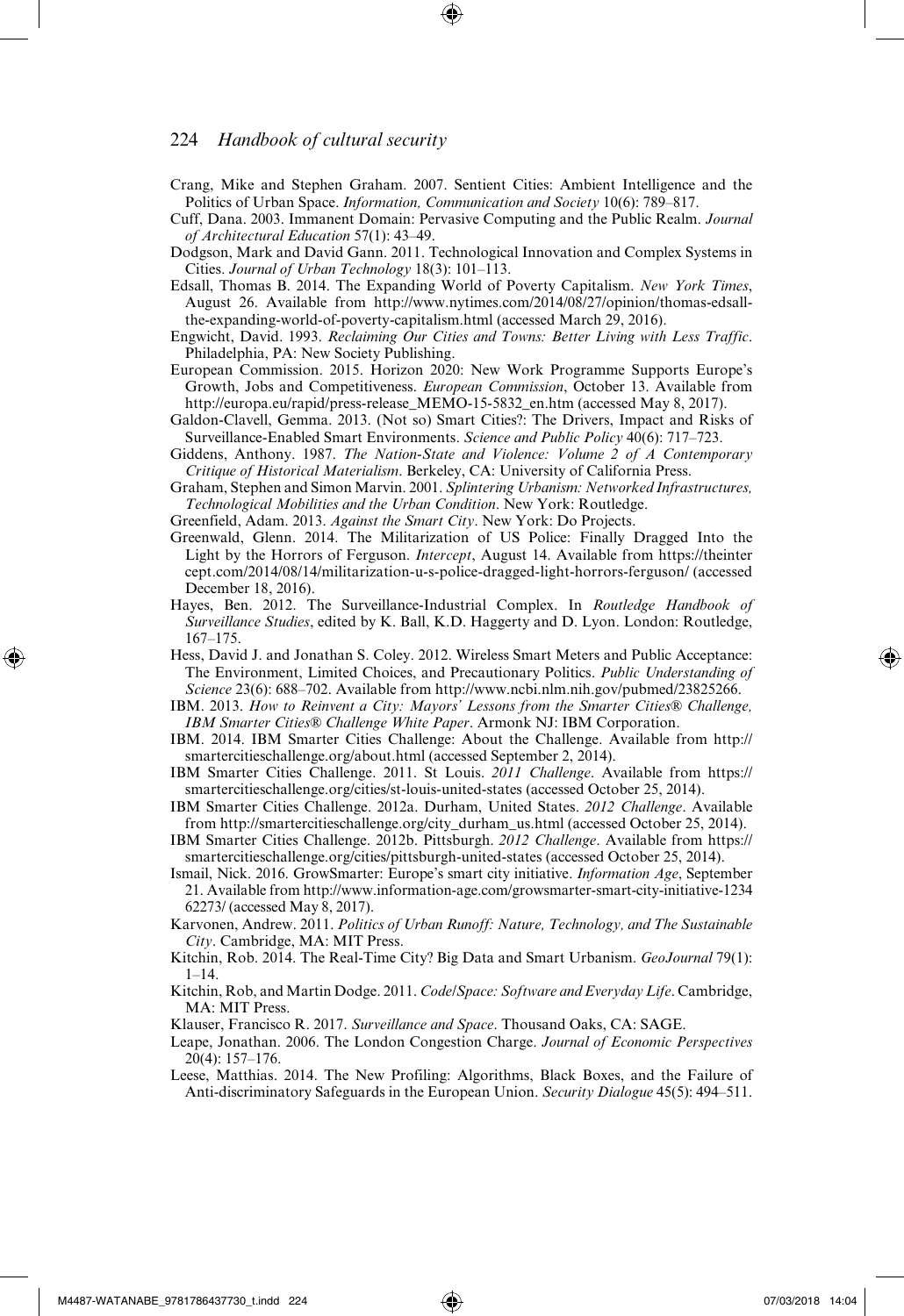- Levy, Karen E.C. 2015. The Contexts of Control: Information, Power, and Truck-Driving Work. *Information Society* 31(2): 160–174.
- Lewis, Tom. 1997. *Divided Highways: Building the Interstate Highways, Transforming American Life*. New York: Viking.
- Lippert, Randy K. and Kevin Walby (eds). 2013. *Policing Cities: Urban Securitization and Regulation in a Twenty-First Century World*. New York: Routledge.
- Lynch, Kevin. 1960. *The Image of the City*. Cambridge, MA: MIT Press.
- Lynch, Kevin. 1984. *Good City Form*. Cambridge, MA: MIT Press.
- Lyon, David. 2001. *Surveillance Society: Monitoring Everyday Life*. Buckingham: Open University.
- Lyon, David. 2014. Surveillance, Snowden, and Big Data: Capacities, Consequences, Critique. *Big Data and Society* 1(2): 1–13.
- Marchand, Roland. 1992. The Designers Go to the Fair II: Norman Bel Geddes, The General Motors "Futurama," and the Visit to the Factory Transformed. *Design Issues* 8(2): 23–40.
- Mattern, Shannon. 2013. Methodolatry and the Art of Measure: The New Wave of Urban Data Science. *Places*. Available from https://placesjournal.org/article/methodolatry-andthe-art-of-measure/ (accessed July 30, 2016).
- McQuade, Brendan. 2016. The Puzzle of Intelligence Expertise: Spaces of Intelligence Analysis and the Production of "Political" Knowledge. *Qualitative Sociology* 39(3): 247–265.
- Monahan, Torin. 2007. "War Rooms" of the Street: Surveillance Practices in Transportation Control Centers. *Communication Review* 10(4): 367–389.
- Monahan, Torin. 2010. *Surveillance in the Time of Insecurity*. New Brunswick, NJ: Rutgers University Press.
- Monahan, Torin. 2012. Surveillance and Terrorism. In *Routledge Handbook of Surveillance Studies*, edited by K. Ball, K.D. Haggerty, and D. Lyon. London: Routledge, 285–291.
- Monahan, Torin. 2016. Built to Lie: Investigating Technologies of Deception, Surveillance, and Control. *Information Society* 32(4): 229–240.
- Monahan, Torin. 2017. Regulating Belonging: Surveillance, Inequality, and the Cultural Production of Abjection. *Journal of Cultural Economy* 10(2): 191–206.
- Monahan, Torin and Jennifer T. Mokos. 2013. Crowdsourcing Urban Surveillance: The Development of Homeland Security Markets for Environmental Sensor Networks. *Geoforum* 49: 279–288.
- Murakami Wood, David. 2016. Hacking the City: Smart Cities, Risk and Security. Third ISA Forum of Sociology, July 10–14.
- Packer, Jeremy. 2006. Becoming Bombs: Mobilizing Mobility in the War of Terror. *Cultural Studies* 20(4–5): 378–399
- Persistence Market Research. 2017. Global Smart Cities Market to Reach US\$ 3.482 Trillion by 2026, APEJ to Outpace North America. *PR Newswire*, January 4. Available from http:// www.prnewswire.com/news-releases/global-smart-cities-market-to-reach-us-3482-trillionby-2026-apej-to-outpace-north-america-609626355.html (accessed May 8, 2017).
- Privacy International. 2015. Is India's 100 Smart Cities Project a Recipe for Social Apartheid?. *Privacy International*. Available from https://http://www.privacyinternational.org/node/1398 (accessed May 8, 2017).
- Privacy International. n.d. Mass Surveillance. *Privacy International*. Available from https:// http://www.privacyinternational.org/node/52 (accessed May 8, 2017).
- Ratti, Carlo and Anthony Townsend. 2011. The Social Nexus. *Scientific American* 305(3): 42–48.
- Ravindran, Shruti. 2015. Is India's 100 Smart Cities Project a Recipe for Social Apartheid?. *Guardian*, May 7. Available from https://http://www.theguardian.com/cities/2015/may/07/ india-100-smart-cities-project-social-apartheid?CMP=share\_btn\_tw (accessed May 8, 2017).
- Razani, Amanda. 2016. Smart Cities Market to Double to \$1.4 trillion by 2020. *ReadWrite. com*, April 8. Available from http://readwrite.com/2016/04/08/global-smart-cities-marketdoubles-cc4/ (accessed May 8, 2017).
- Romero, Dennis. 2013. L.A. City Hall Finds New Way To Ignore You ‒ With MyLA311

⊕